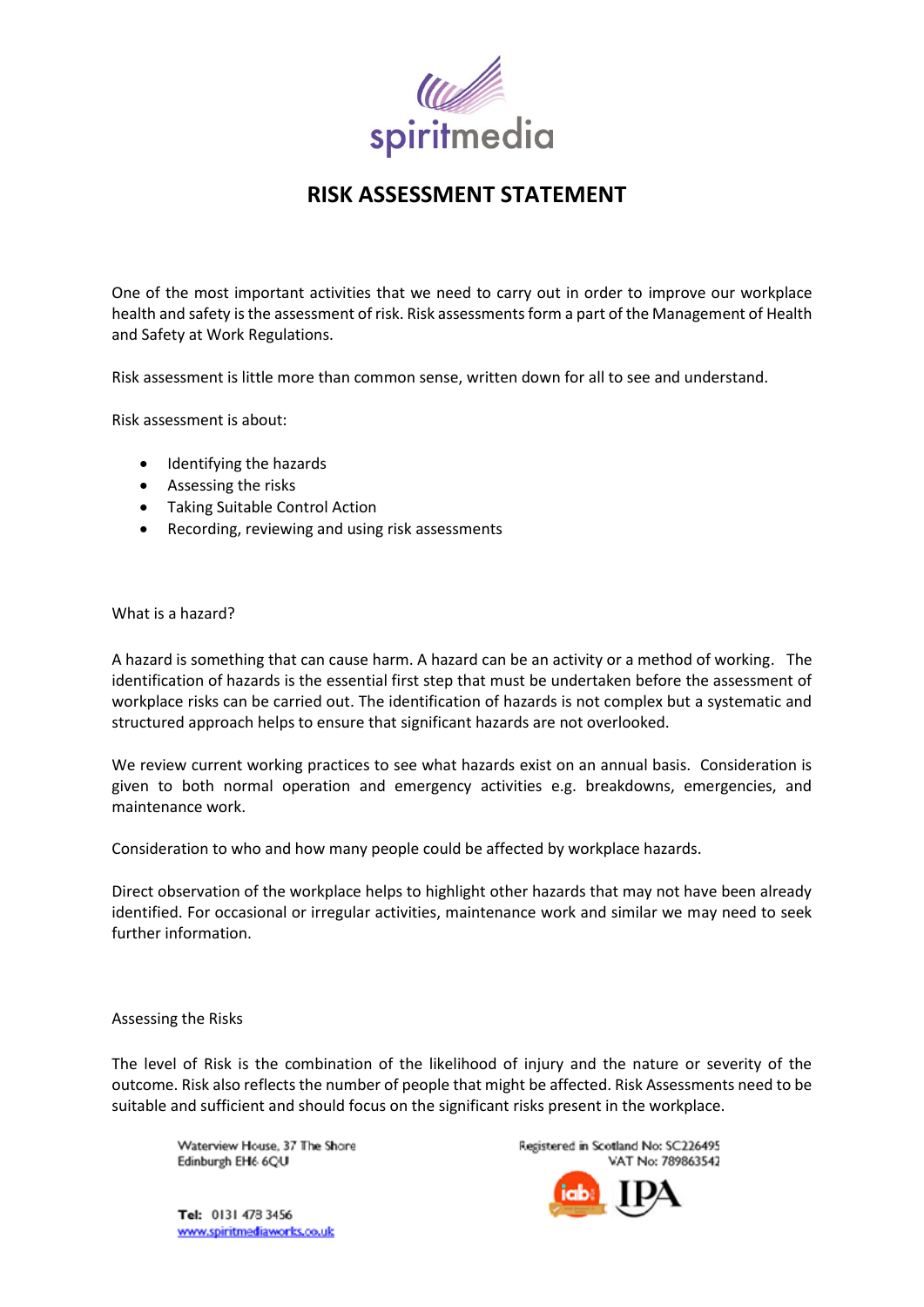

## **People at risk: Office staff, visitors, members of the public, delivery drivers.**

All of the above may be exposed to workplace hazards. Whilst the exact nature and extent of exposure will vary, all must be considered when carrying out risk assessments.

#### **Implementing the Controls**

The sole purpose of carrying out a risk assessment is to reduce risk. However risk assessments are often flawed or ineffective because of the failure to implement any effective control steps or actions. There are usually controls already in place and these should be assessed to decide whether they are effective. If they are adequate then there is no reason to change them and the risk assessment can simply record the existing controls. Otherwise new controls will be needed.

Recording, Reviewing and Using Risk Assessments

**Recording: Risk assessments need to be recorded wherever the risks are significant. Recording provides a basis for monitoring health and safety controls and indicates training needs, thus aiding the development of suitable training programmes. Written risk assessments also provide excellent training material for new employees.** 

**Reviewing: Risk assessments should not be regarded as fixed, unchanging documents and should be subject to regular review. If there are no changes or developments in the workplace, no new machinery has been purchased and production processes have remained unchanged then reviews can take place on a routine basis, perhaps every 12-24 months.**

**Using Risk Assessments: Any change in the workplace, from the introduction of new machinery to changes in work practices should lead to a review of the risk assessment. As new hazards are introduced or existing hazards eliminated; existing controls may not be sufficient or effective.** 

Waterview House, 37 The Shore Edinburgh EH6 6QU

Registered in Scotland No: SC226495 VAT No: 789863547

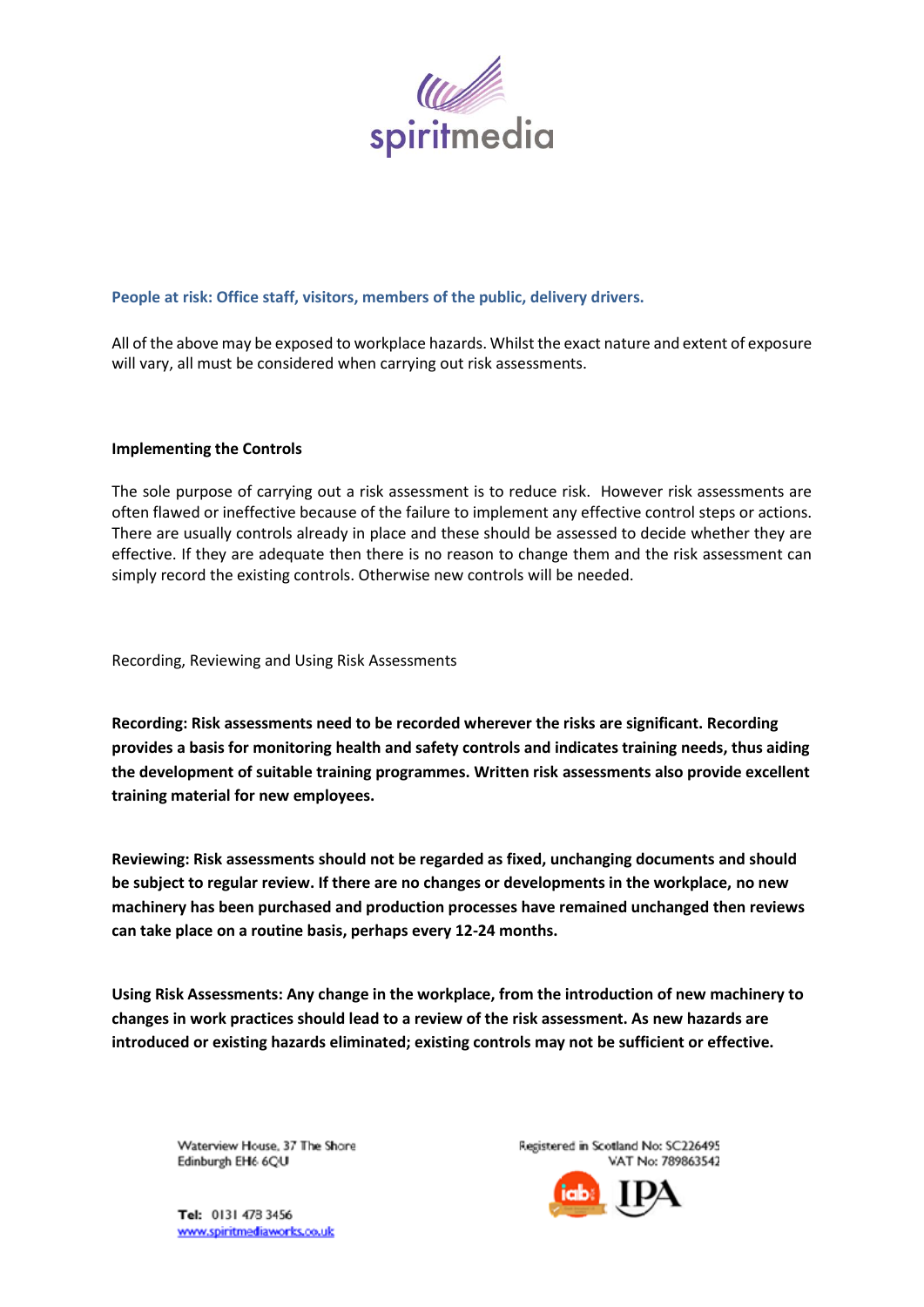

**Finally, whenever an accident occurs the risk assessment should be reviewed as part of the investigation process. It may be that the initial assessment failed to identify a hazard or that the control that had been implemented was not effective at reducing risk or was not being followed or used. A review of a risk assessment following an accident is an essential part of the learning process, leading to continual improvement in health and safety management.**



In our office there are very few hazards that can be identified and these have been noted in depth in our Health & Safety Policy, as follows:

#### GOOD HOUSEKEEPING

Good housekeeping includes having a place for everything and everything in its place. Neglect in maintaining these practices may lead to accidents, fire and health hazards.

*You can contribute to good housekeeping by:*

• Keeping passageways clear.Edinburgh EH6 6QU

> Tel: 0131 478 3456 www.spiritmediaworks.co.uk

Registered in Scotland No: SC226495 VAT No: 789863542

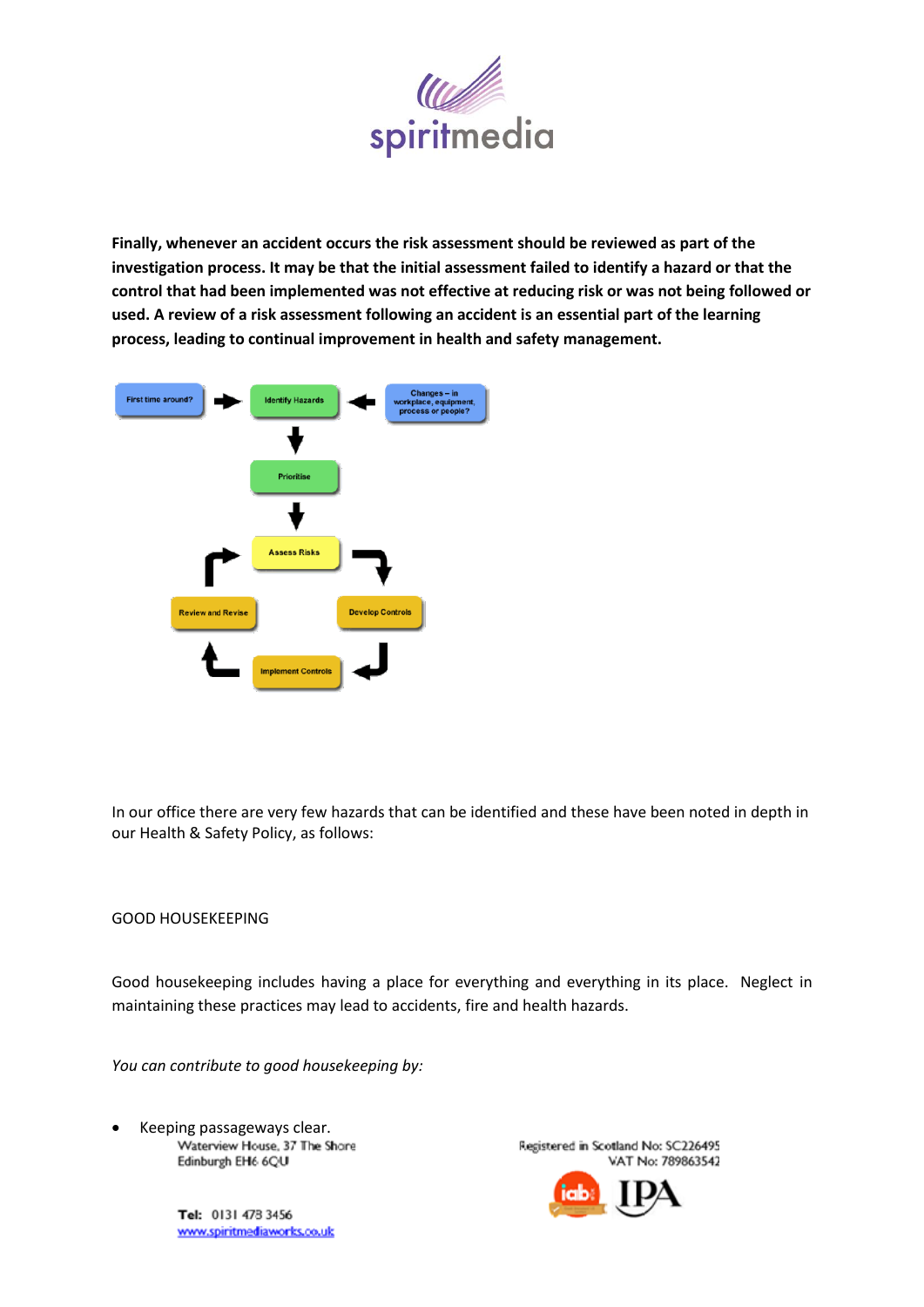

- Closing desk drawers.
- Storing and stacking materials safely.
- Preventing trip hazards e.g. trailing cables, boxes, papers, handbags etc on floor.
- Disposing of waste in bins provided.
- Adopting a clear desk policy each night.
- Tidying your work area at the end of the day.
- Clearing up spillage's immediately.

**Taking pride in your work area.**

## **ELECTRICITY**

As always treat electricity with respect. It is a very convenient source of power but can be lethal!

You must not attempt any repair or maintenance work unless you have been trained and authorised to do so.

If you have to open photocopiers or printers, first switch off the power at the socket.

Trailing wires are tripping hazards – report them to the management.

Switch off all electrical equipment (except fax, telephone answering machines etc) when you leave at night.

Look out for

- Damaged insulation cables.
- Broken or discoloured plugs and sockets.
- Loose cable grips on plugs or equipment.

Waterview House, 37 The Shore Edinburgh EH6 6QU

Tel: 0131 478 3456 www.spiritmediaworks.co.uk Registered in Scotland No: SC226495 VAT No: 789863542

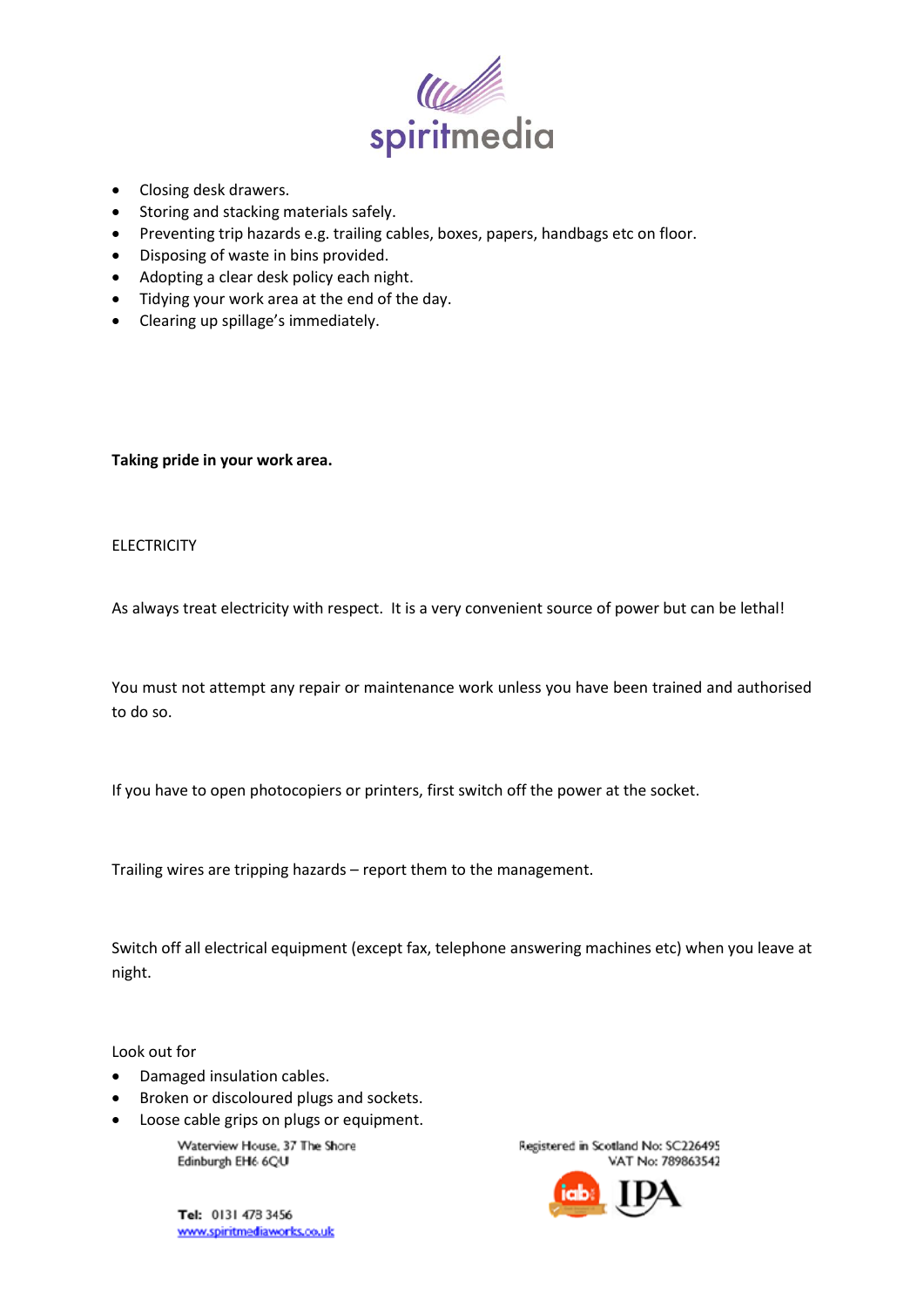

• Signs of dampness near a power supply.

DO NOT

- Move desks or equipment.
- Leave drinks on any electrical equipment.
- Touch equipment with wet or damp hands.
- Bring personal electrical equipment to work (e.g. radios, kettles).
- Obstruct ventilation grilles in any equipment.
- Overload plug sockets.
- Obstruct the power point (the plug should be easily removable).
- Fit plugs on to equipment (leave it to the experts).

You can contribute to electrical safety by

- Avoiding the use of adapters.
- Never using defective electrical equipment.
- Not interfering with or misusing electrical equipment.
- Checking the condition of the flex and plug.
- Not covering electrical equipment.

Waterview House, 37 The Shore Edinburgh EH6 6QU

Registered in Scotland No: SC226495 VAT No: 789863542

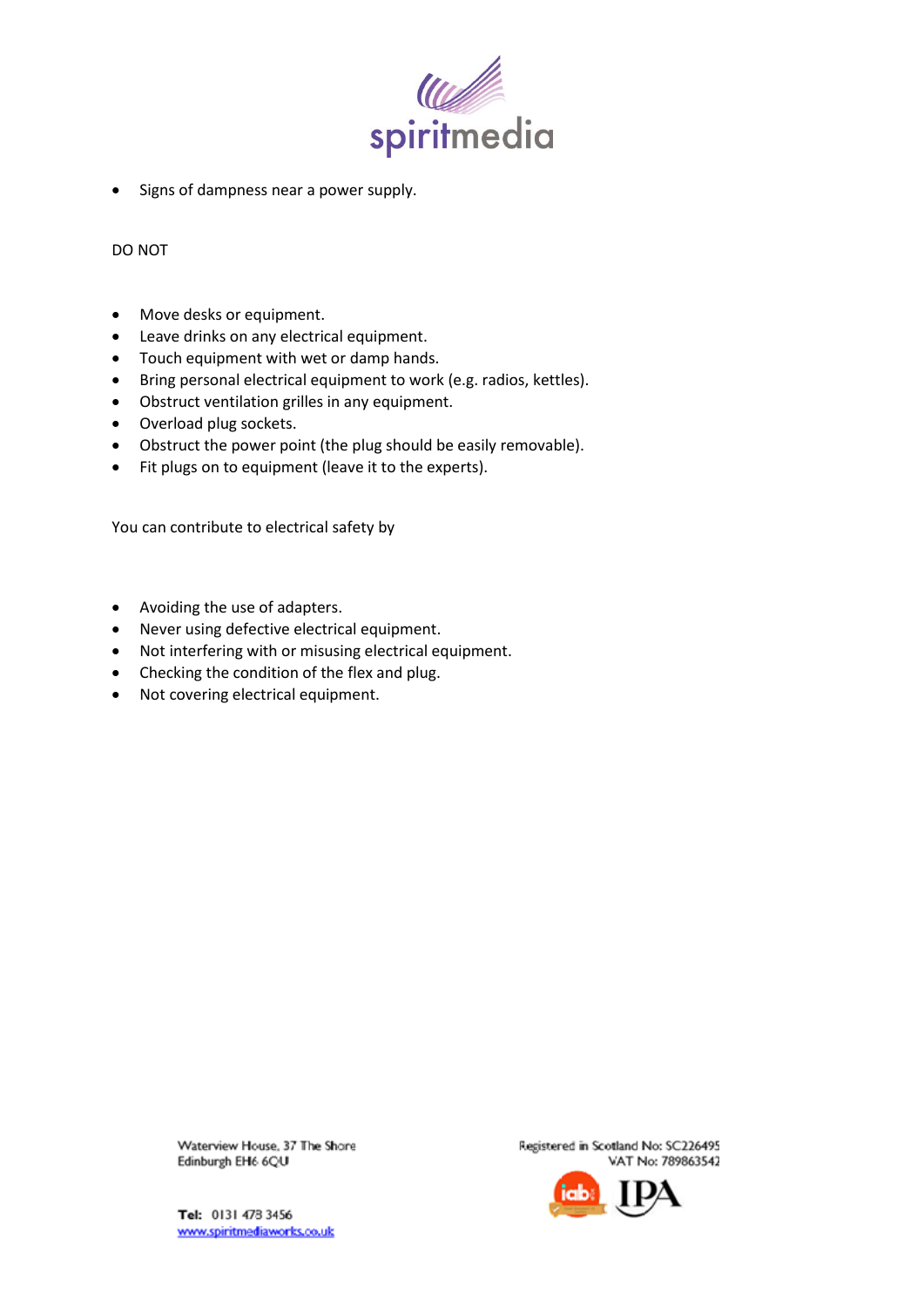

### **LIFTING**

You should not be moving around heavy equipment such as PCs, furniture or heavy boxes. If you do have to lift heavy items like a box of photocopying paper then before you lift, ensure that the area is clean and tidy. Remove any obstacles from the area that may cause a slip, trip of fall, such as trailing wires and cables, loose carpeting or items of office furniture.

Assess the weight to be lifted by carefully pushing the object to be moved. If it moves easily, it should be within your capability to lift. If you find it difficult to move, the load is probably too heavy for you and you should request assistance from a colleague.

Once appropriate checks have been completed, you are ready to lift. The practice of safe lifting and handling is based on the following six basic principles:

| FEET         | Hip width apart, with one foot forward in the direction of travel                                         |
|--------------|-----------------------------------------------------------------------------------------------------------|
| <b>KNEES</b> | Bend to gain lifting power from the leg muscles which are the strongest in the body.                      |
| <b>BACK</b>  | Keep your back straight to ensure the spine and other back muscles do not take the strain<br>of the lift. |
| <b>HANDS</b> | Grasp object to be lifted by using the whole of the fingers and the palms of the hands.                   |
| ARMS         | Keep them as close to the body as possible, with elbows tucked well in.                                   |
| HEAD         | Chin tucked in with load facing in the direction in which you intend to move.                             |
|              |                                                                                                           |

You can contribute to safe lifting by:<br>Waterview House, 37 The Shore Edinburgh EH6 6QU

Registered in Scotland No: SC226495 VAT No: 789863542

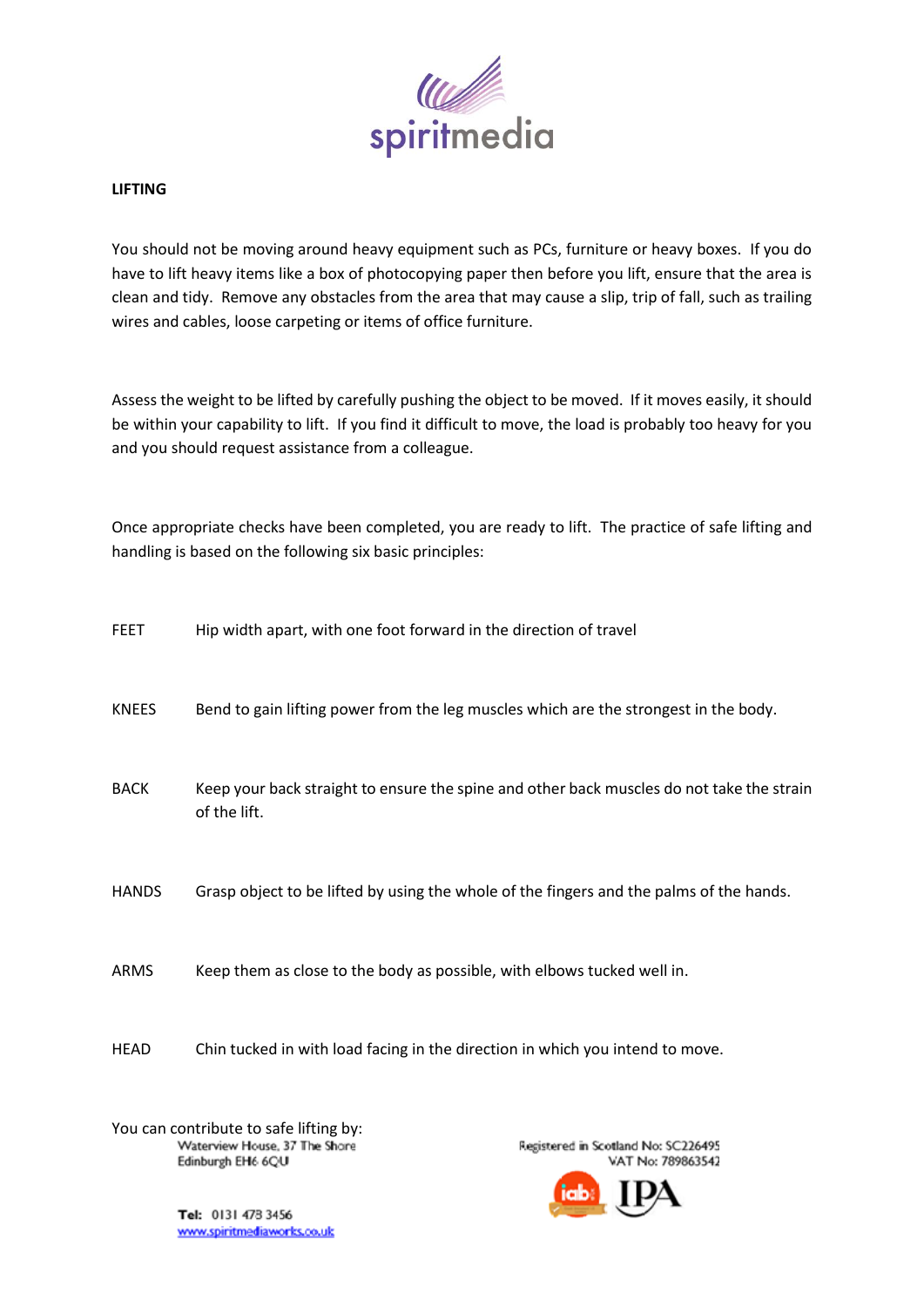

- Thinking before lifting.
- Using mechanical aids, e.g. cart or trolley push don't pull.
- Obtaining assistance for heavy and awkward objects.
- Wearing sensible footwear.
- Avoid wearing loose clothing.
- Loading at waist height.
- Being able to see over the load.
- There is no weight at which a load becomes safe or unsafe as every individual has their own capabilities. For this reason a member of staff my legitimately refuse to undertake any task they fell puts them at risk of injury.

Waterview House, 37 The Shore Edinburgh EH6 6QU

Registered in Scotland No: SC226495 VAT No: 789863542